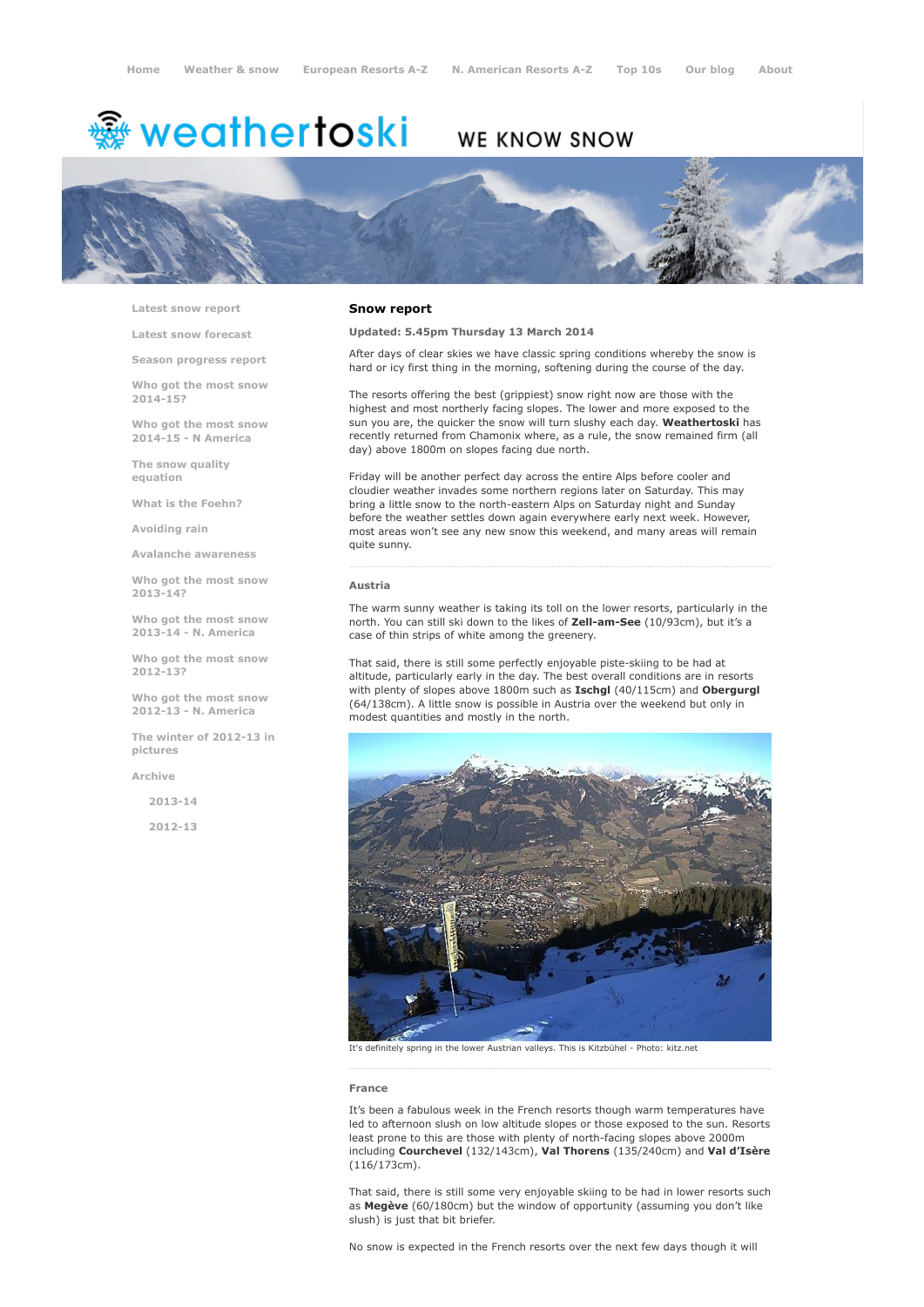

Tweet this page

[Tweet](https://twitter.com/intent/tweet?original_referer=http%3A%2F%2Fwww.weathertoski.co.uk%2Fweather-snow%2Farchive%2Fsnow-report-13-03-2014%2F&ref_src=twsrc%5Etfw&text=Weather%20to%20ski%20-%20snow%20report%20-%2013%20March%202014&tw_p=tweetbutton&url=http%3A%2F%2Fwww.weathertoski.co.uk%2Fweather-snow%2Farchive%2Fsnow-report-13-03-2014%2F)





### Contact us...

Got a burning question about weather or snow conditions in the Alps? [Contact](http://www.weathertoski.co.uk/about-1/contact-us/) us and we'll do our best to answer it...

#### E: [info@weathertoski.co.uk](mailto:fraser@weathertoski.co.uk)

T: +44 (0)20 3151 3154

turn cooler and temporarily cloudier in the north this weekend – especially late Saturday and first thing on Sunday. The south should stay mostly clear.



Pistes looking a little worn at resort level in Les Gets, but generally speaking there is still excellent cover - Photo: lesgets.com

#### Italy

Snow depths remain impressive across all Italian resorts, despite the relentless sun. This has naturally meant some slush at lower elevations but, generally speaking, conditions are still great, particularly at altitude. Cervinia (105/330cm) has the highest slopes in Italy and is skiing superbly right now. La Thuile (100/250cm) is lower but has lots of shady north and east-facing slopes so is also a good bet.

No snow is expected in the Italian Alps over the next few days but it will turn cooler over the weekend.



## Switzerland

There is still plenty of great skiing to be had in Switzerland despite the warm and sunny weather. Zermatt (40/330cm) and Saas-Fee (113/369cm) are as good as anywhere right now thanks to their high altitude slopes and abundant snowfalls earlier in the season. Afternoon slush has been more of an issue in the likes of Wengen (30/140cm) and Villars (35/135cm) but, at altitude at least, conditions are still good.

A small amount of snow is possible in the north-eastern Alps over the weekend but many places will miss it and all areas will be back under the influence of high pressure next week.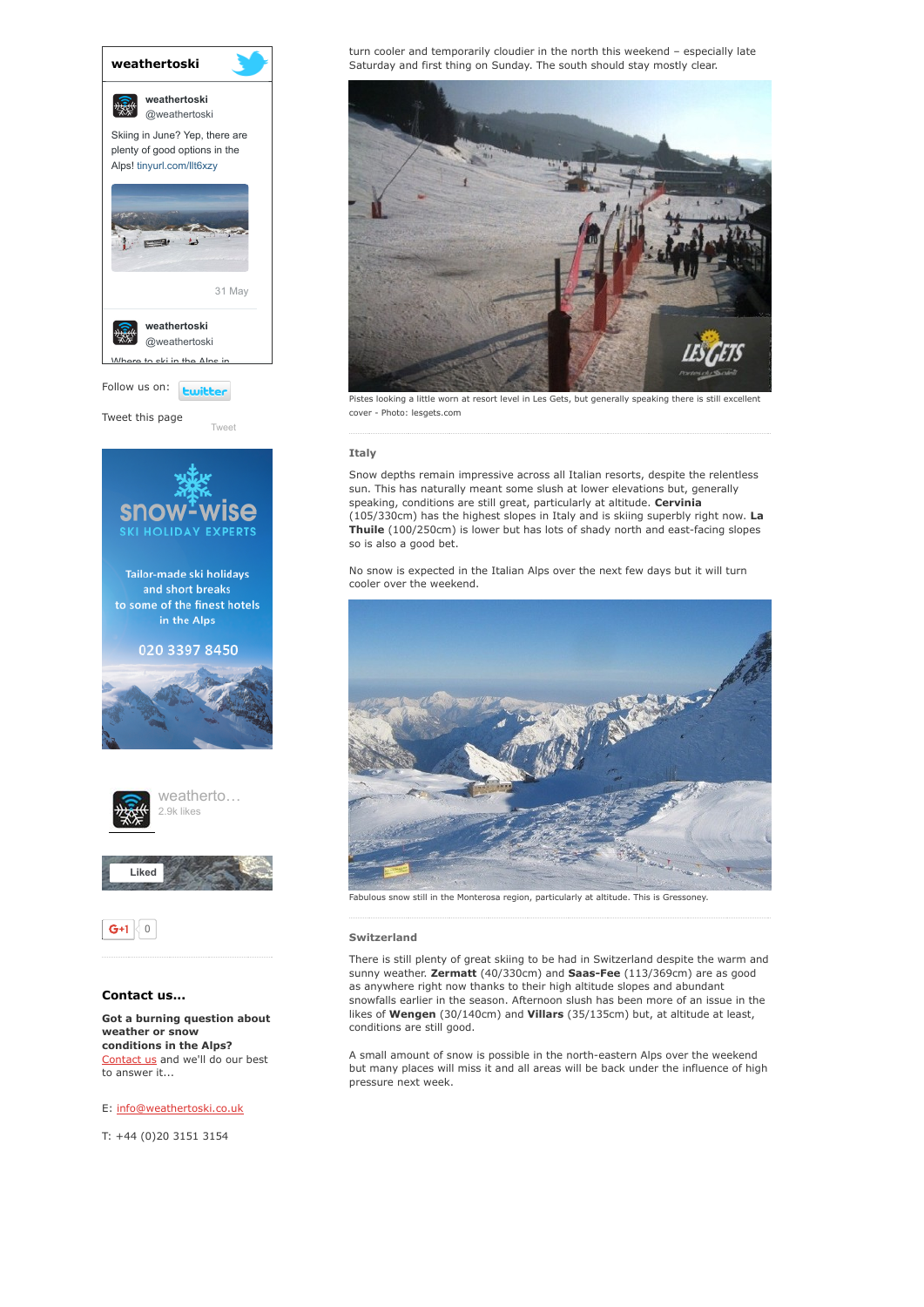

Good snow cover still in Crans Montana, but afternoon slush is a problem due to its southerly orientation.

#### Rest of Europe

Snow cover remains excellent in the Pyrenees though, with lots of warm sunshine, spring conditions apply here too. **Baqueira Beret** in Spain has 175/335cm of settled snow, Soldeu in Andorra 140/250cm.

Bulgarian resorts had another little top up earlier in the week and, on-piste at least, conditions are reasonable right now in Borovets (90/120cm), despite a generally disappointing season.

Up in Scandinavia  $\text{Are } (45/62 \text{cm})$  has had a relatively modest season, but the pistes remain in reasonable shape and there is lots of snow in the forecast. Snow is also forecast in Norway's Voss (40/145cm) where base depths are more impressive.

Milder weather has led to patchy snow cover in Scotland's Lecht (10/20cm) ski area, but other resorts continue to impress, particularly the two western ones of Nevis Range (90/330cm) and Glencoe (205/490cm).



Great spring skiing in the Pyrenees. This is Soldeu, Andorra.

#### USA

Conditions remain excellent across most of Coloroado, including in Breckenridge (246cm upper mountain) one of the snowiest resorts in the state this season. Further north, the figures are even more impressive with recent snowfall in both Big Sky, Montana (218/312cm) and Jackson Hole, Wyoming (287/345cm).

Over in California, conditions are more varied with no new snow for some time in Mammoth (127/217cm) and none in the short term forecast. Things are still infinitely better than they were earlier in the season however.